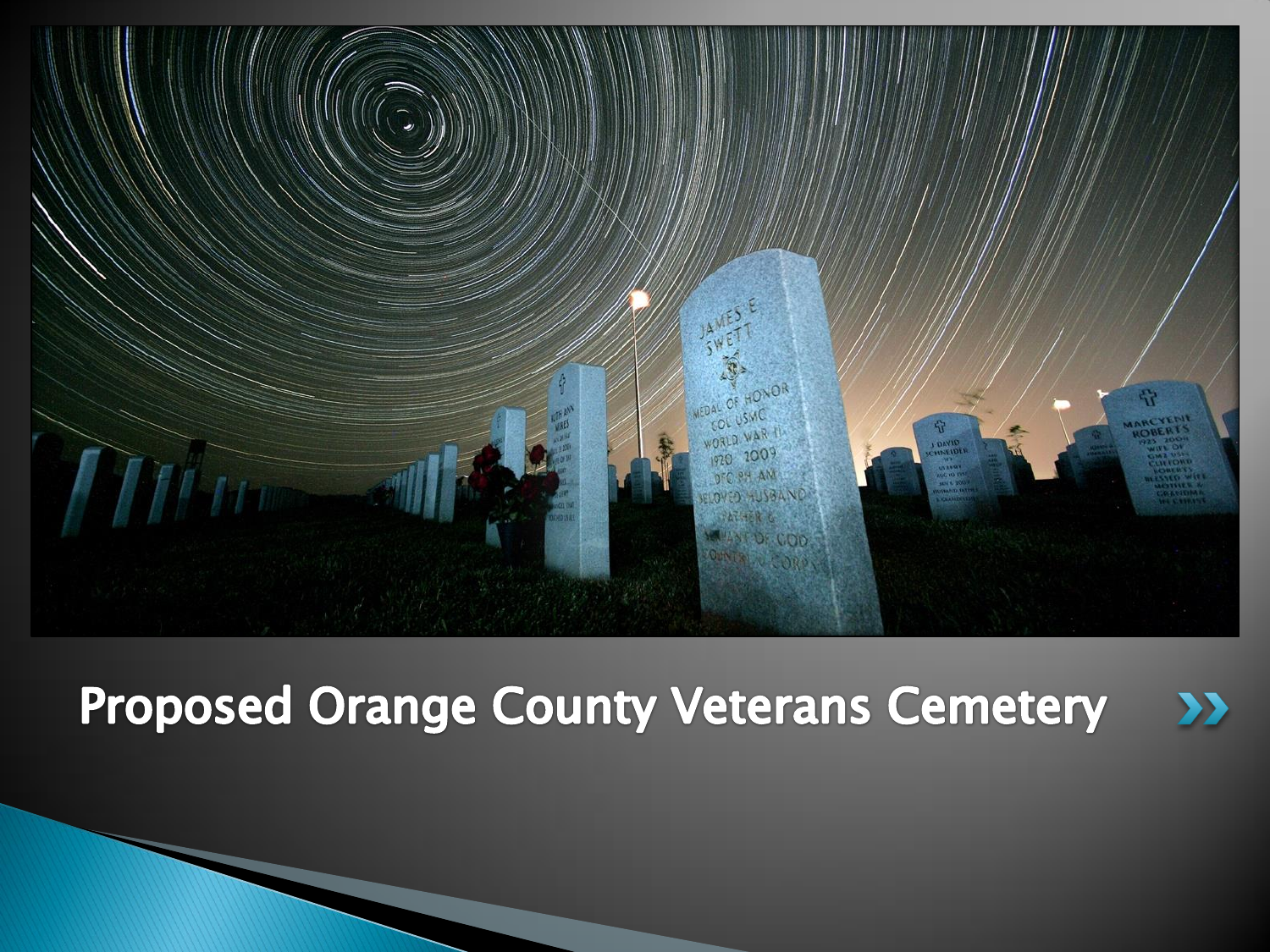Stephen Jorgensen Assistant Deputy Secretary Veterans Memorials and Cemeteries

- US Army Veteran
- National Cemetery Administrator and Manager
- Managed the Northern California Veterans Cemetery since opening
- ▶ Worked on the operational model, design and implementation of the California Central Coast Veterans Cemetery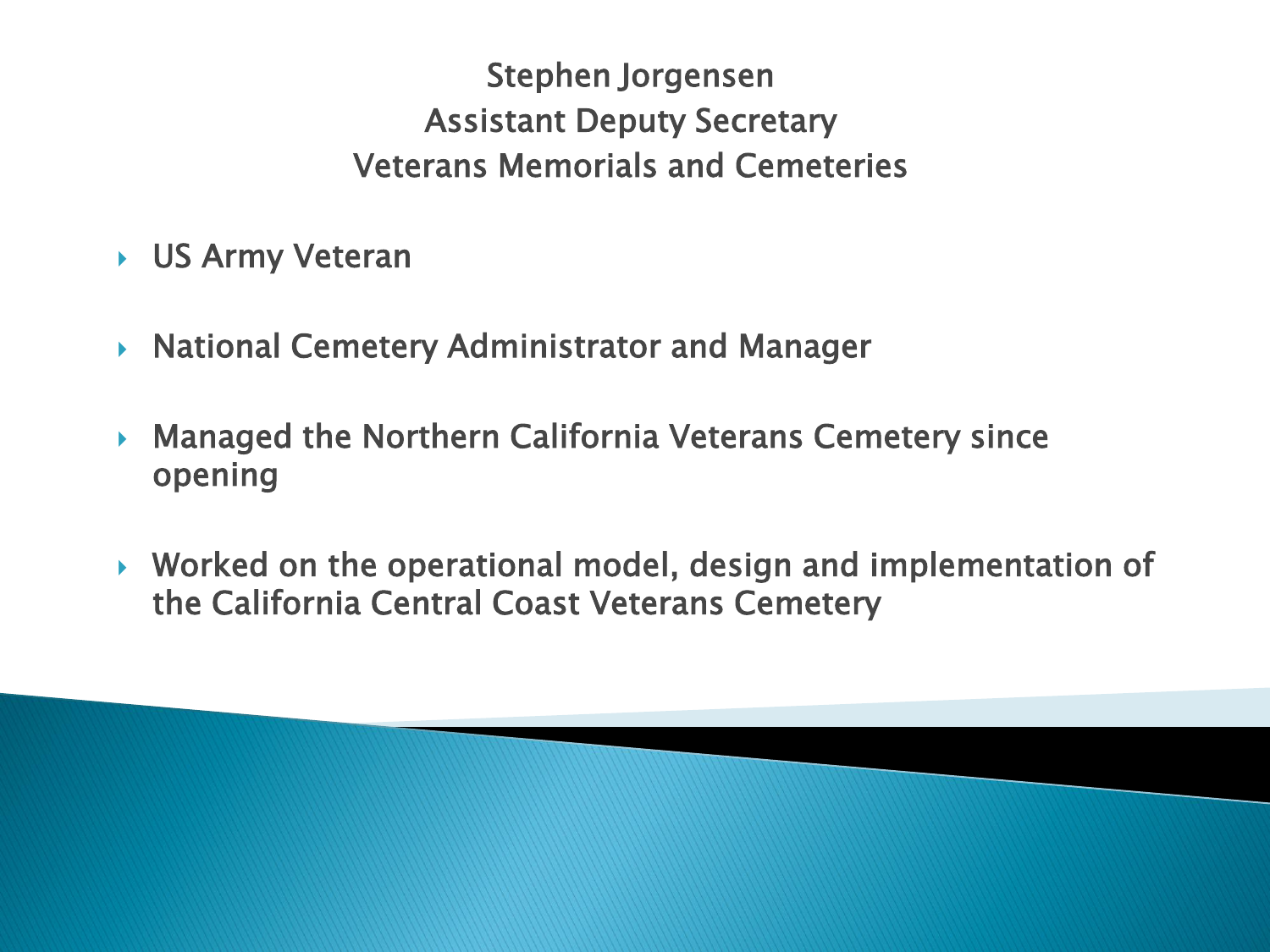# **Processes Overview**

- ▶ Determine Need
- ▶ Encourage Support
- ▶ Investigate Availability of Suitable Land
- Assess Impacts
- Develop an Operational Model
- $\triangleright$  Begin the Application Process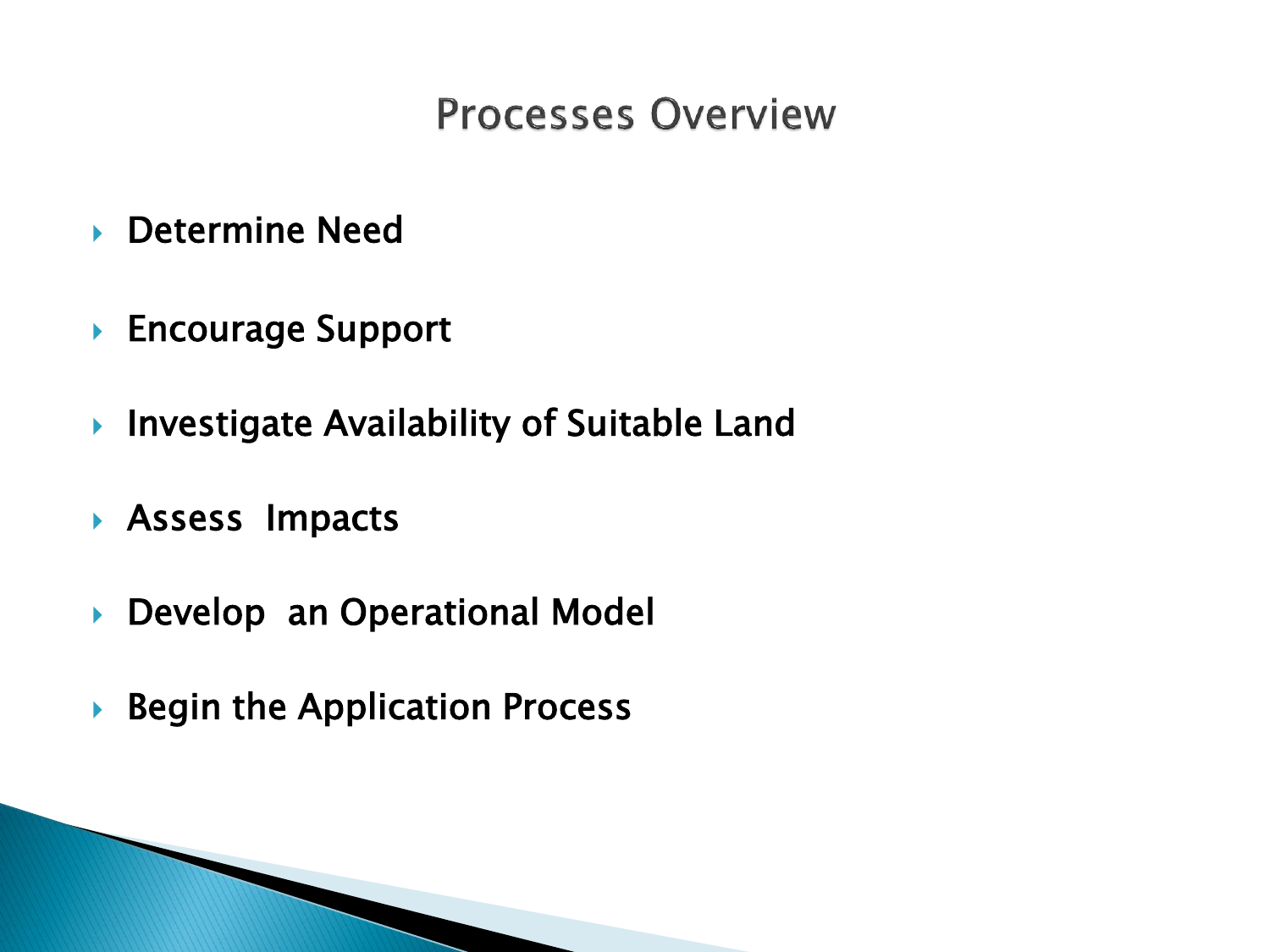# Determine Need

- Analyze existing services provided by National Cemeteries. Riverside National Cemetery is the only National Cemetery within a 75 mile radius of parts of Orange and LA Counties.
- **Provide data on veteran population and veterans death projections.** Veteran population for Orange and LA Counties is estimated at, 428,000 Veteran projected death rate for Orange and LA Counties estimated at, 14,200 (VA population data 2007)
- ▶ Consider burial projections.
	- USDVA average across the nation,  $13.5% = 2,124 +$  dependents = 2,974
	- CCCVC based projection,  $25\% = 3,933 +$  dependents = 5,506

Riverside NC is 43 miles from Irvine, 65 miles from Los Angeles, 64 miles from San Clemente, 78 miles from Santa Monica, 57 miles from Seal Beach, as examples. Consider the congested roadways and time of travel.

Considering the short distances to Orange County from the population centers we need plan for a high burial rate.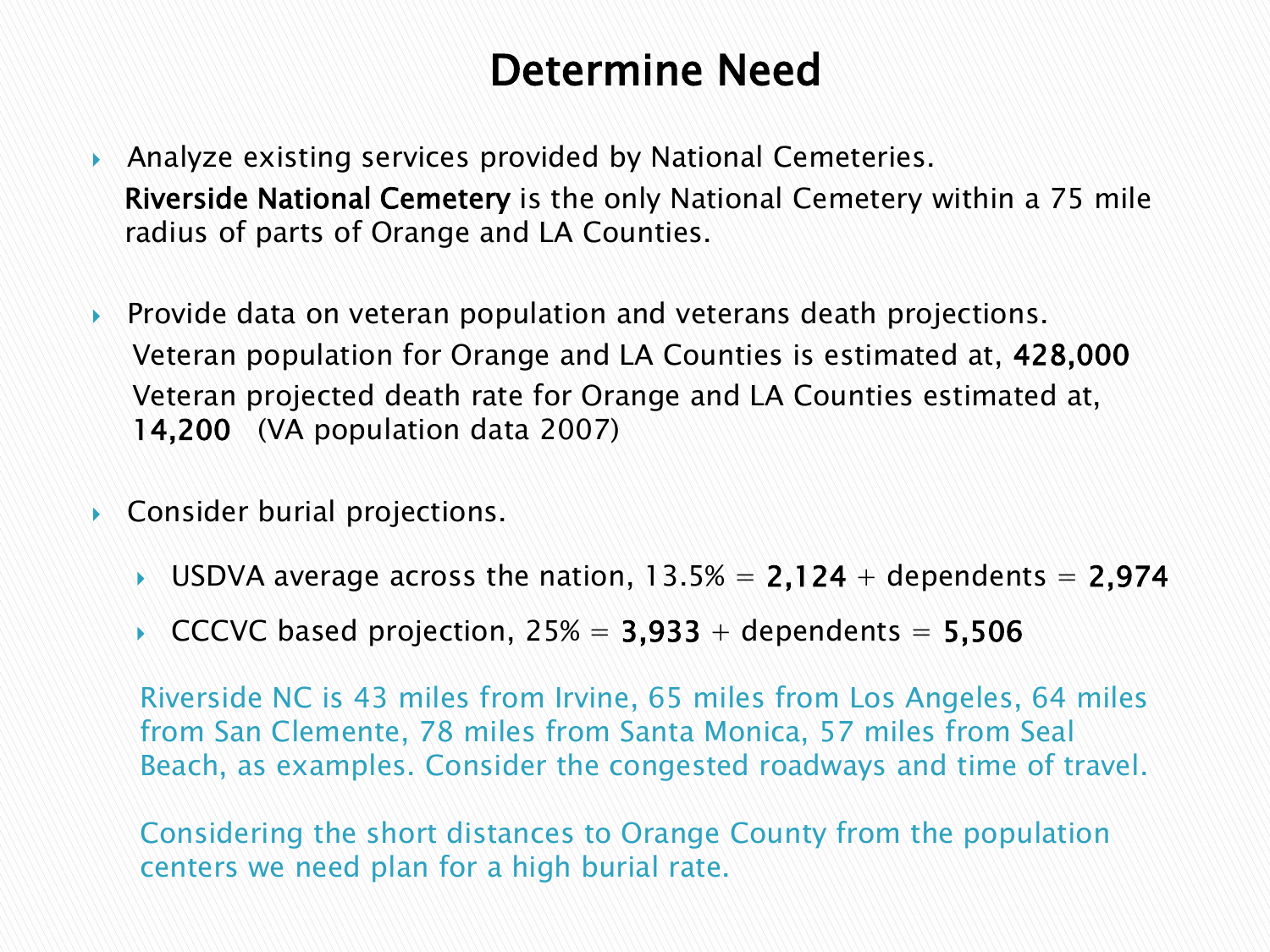### **Encourage Support**

- Support of the cemetery clearly exists as is made clear by the actions of several Orange County cities in their resolutions and creation of this committee.
- ▶ The outreach needs be extended throughout Orange and Los Angeles Counties. All local governments should be supportive.
- Does the greater veteran community support a state veterans cemetery?
- Ultimately, the state legislature must pass necessary legislation authorizing the state cemetery and appropriating funds for the establishment and operation.
- $\triangleright$  Clearly AB 1453 is a big step in achieving the goal.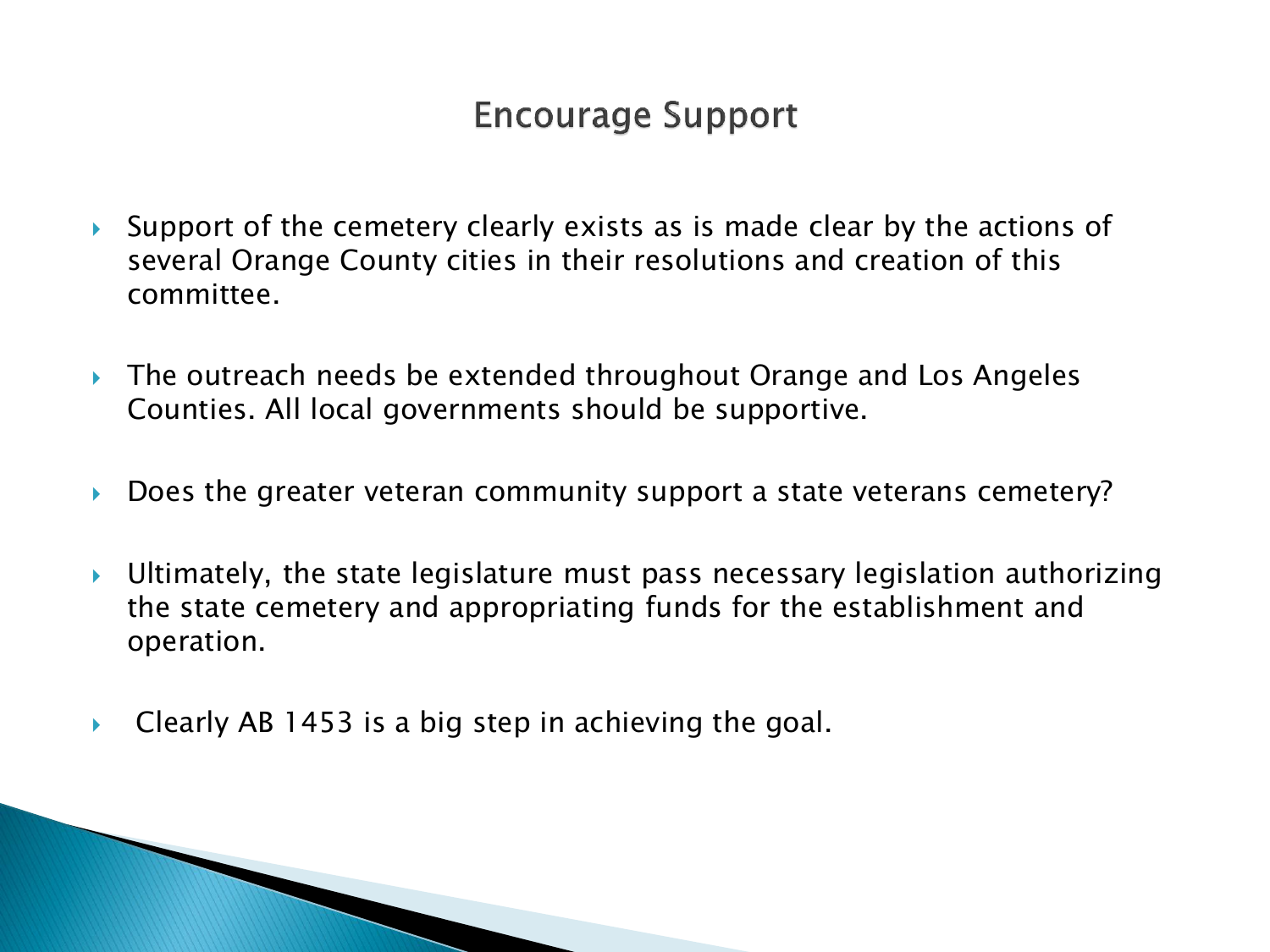#### Investigate Availability of Suitable Land

- Suitable land should be easily accessed by road, free of limitations such as rock, steep slopes and wetlands, uncompromised by incompatible land uses nearby, and appropriate for cemetery use.
- ▶ Considerations need to be given to items that will not be covered in the USDVA grant to establish the cemetery. These might include but are not limited to; all off site improvements, roadways, walks, traffic lights and utilities to the property. They will not cover demolition of existing infrastructure or buildings. They will also not cover the removal of ordnance or other contamination from the site. We have also seen that they will not cover environmental issues and will not pay for any work accomplished by state employees in the design or construction.
- ► How many acres are required for the cemetery to serve the veterans for 50 years? Given an estimated total gravesite demand of 200,000 burial sites, 30% casketed burials and 70% columbaria cremation burials we require a site of 80 useable acres. Increased burial options could take the acreage requirements to approximately 120 acres.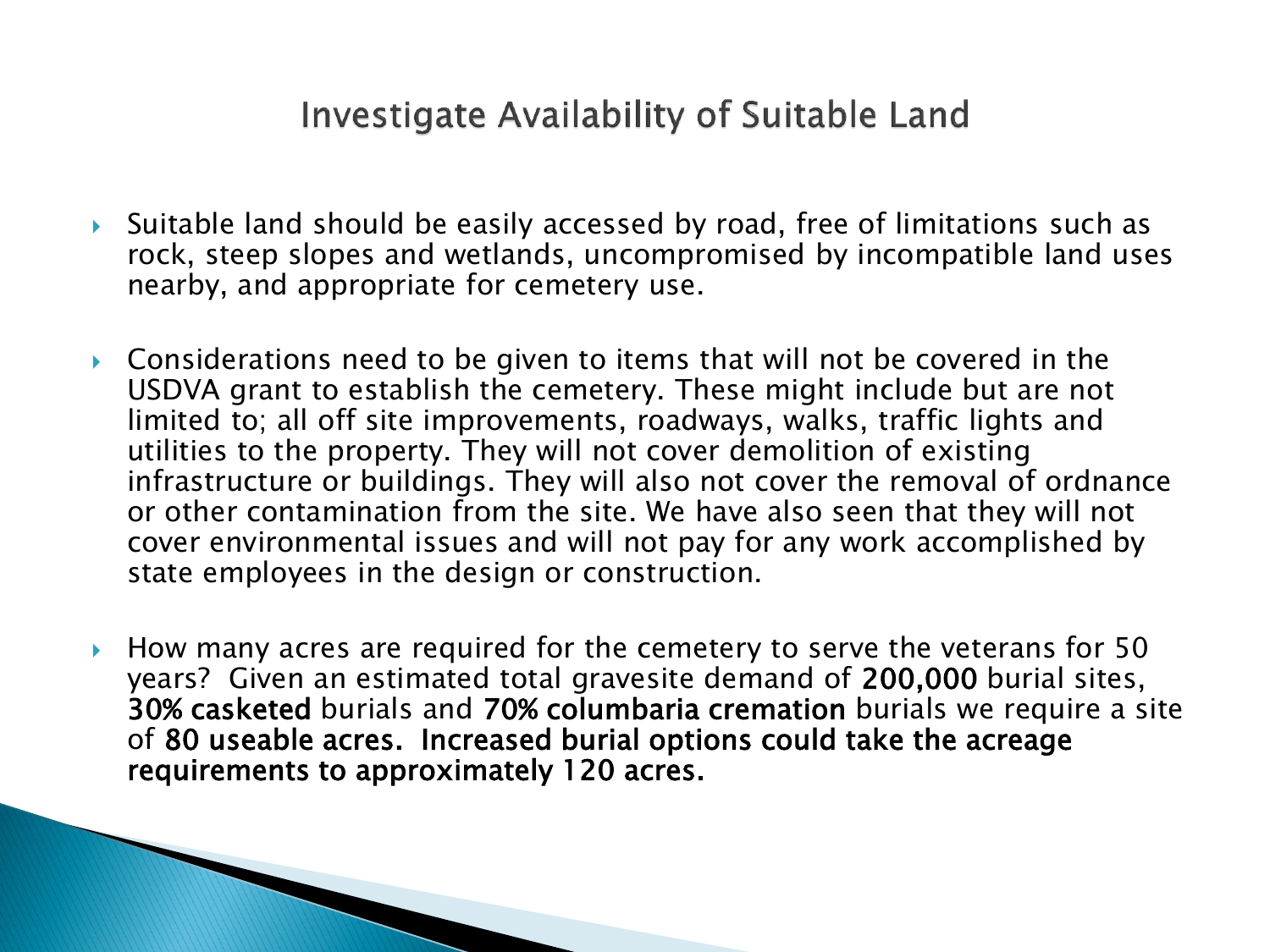**Assess Impacts and Community Concerns** 

- Analyze possible negative environmental and historic preservation impacts the cemetery location may have.
- Are there any community objections to the proposed location?
- Most important can any noted objections be overcome?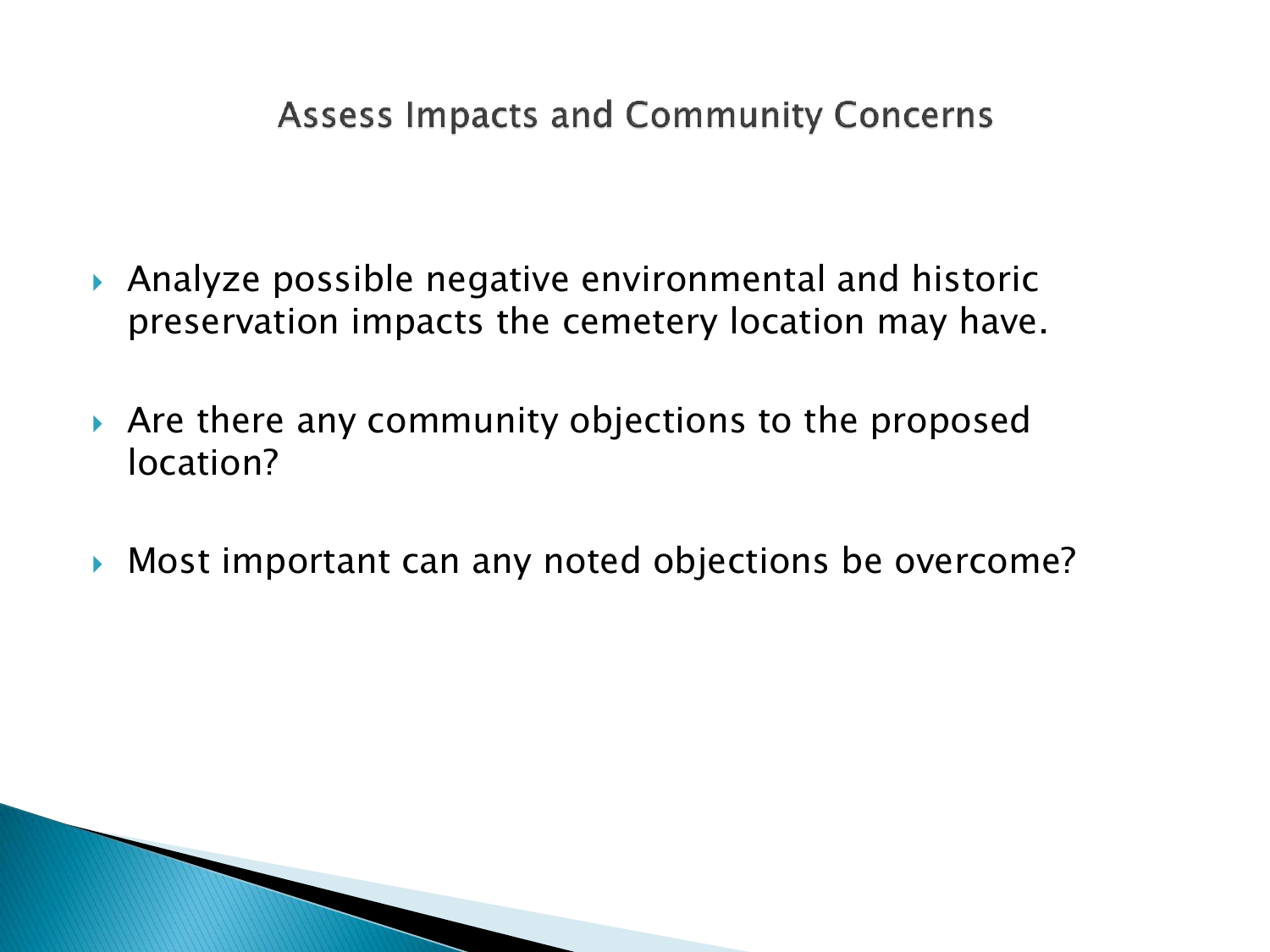# Develop an Operational Model (1)

- This is a critical consideration as it will determine the acreage required to support the development of the cemetery. The USDVA will not consider a cemetery operation that will not serve the projected usage for a minimum of 20 years, but prefer it serve the area for 50 years. In the example I shared earlier we offer the most effective casketed and cremation burial options available in terms of land use to meet a 50 year demand. So if we are to serve the region for 50 years we require a minimum of 80 acres of useable land. Alternative burial options will result in additional acreage requirements.
- Any change in the types of burial options offered will affect the acreage requirements, the cost of development and operational costs.
- Cost of development is extremely important as the USDVA grant funding for the Veterans Cemetery Grant Program is roughly \$45 million for this coming year. While that would be considered sizeable to some, understand that is the entire program funding for a year for the United States.
- Our California Central Coast Veterans Cemetery is a cremation columbaria only operation. That facility with all the infrastructure, support facilities and 5,000 columbaria niches to meet the first ten years of demand requires a \$7.5 million grant. The 17-acre site has area to expand burial sites and options.

and the contract of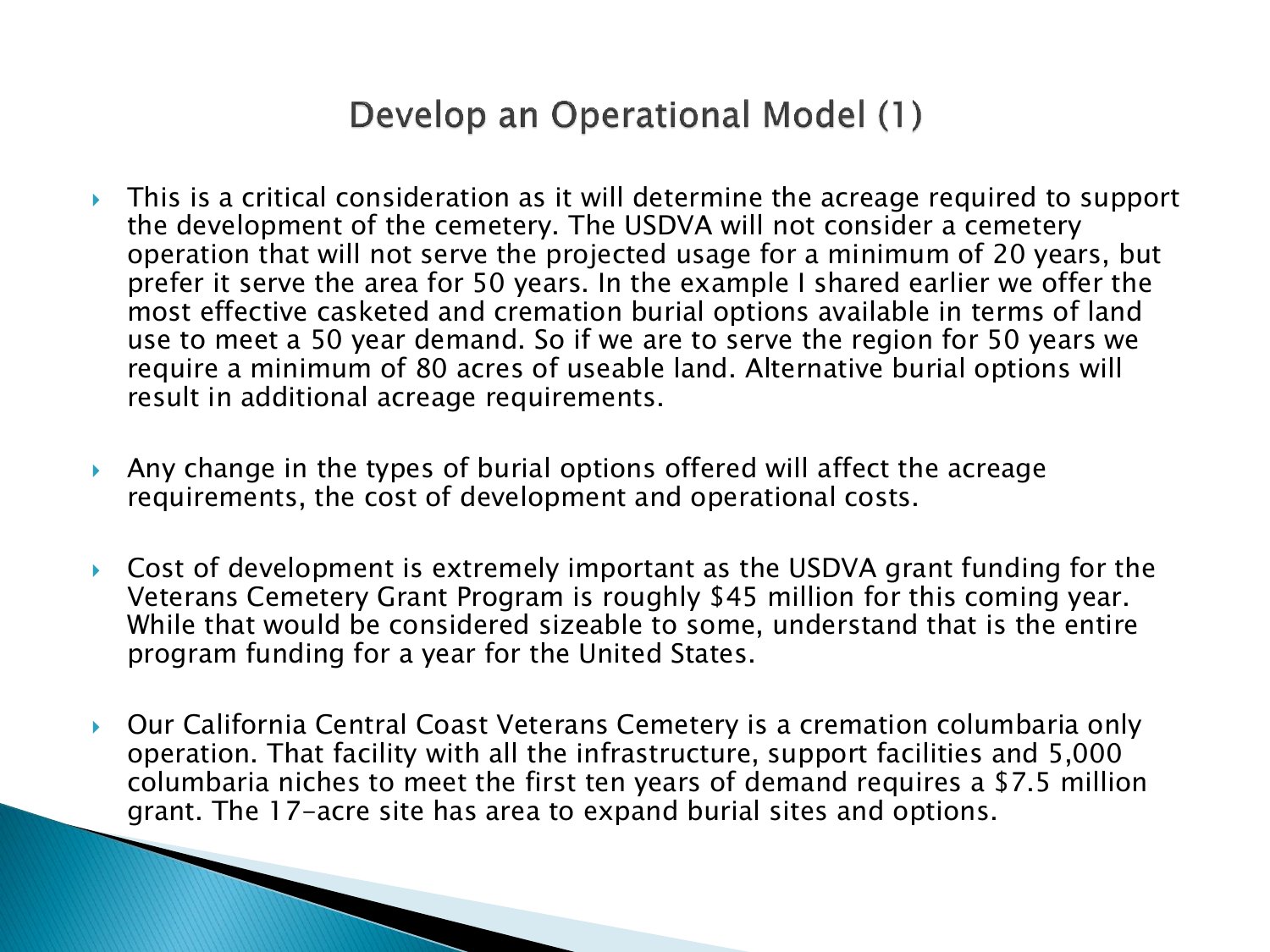# Develop an Operational Model (2)

- The reasons CCCVC became a cremation columbarium only facility were: (1) our first estimate to construct a full option cemetery to meet a demand of less than 1,000 veterans a year was over \$20 million, (2) our operational costs were estimated at \$500,000 per year. In the columbarium only operation our revenues offset the cost of operation for the first ten years, requiring no general funds to support the operation.
- ▶ The largest grant the USDVA has made to establish a new state veterans cemetery was roughly \$15 million.
- ▶ The USDVA develops state veterans cemeteries to meet an estimated ten year need for each burial option offered. The initial development is the most costly as it includes the infrastructure and support facilities
- Given the volume of veterans that are likely to utilize our veterans cemetery we have a challenge in how we approach developing an operational model that can be funded by the USDVA Veterans Cemetery Grant Program.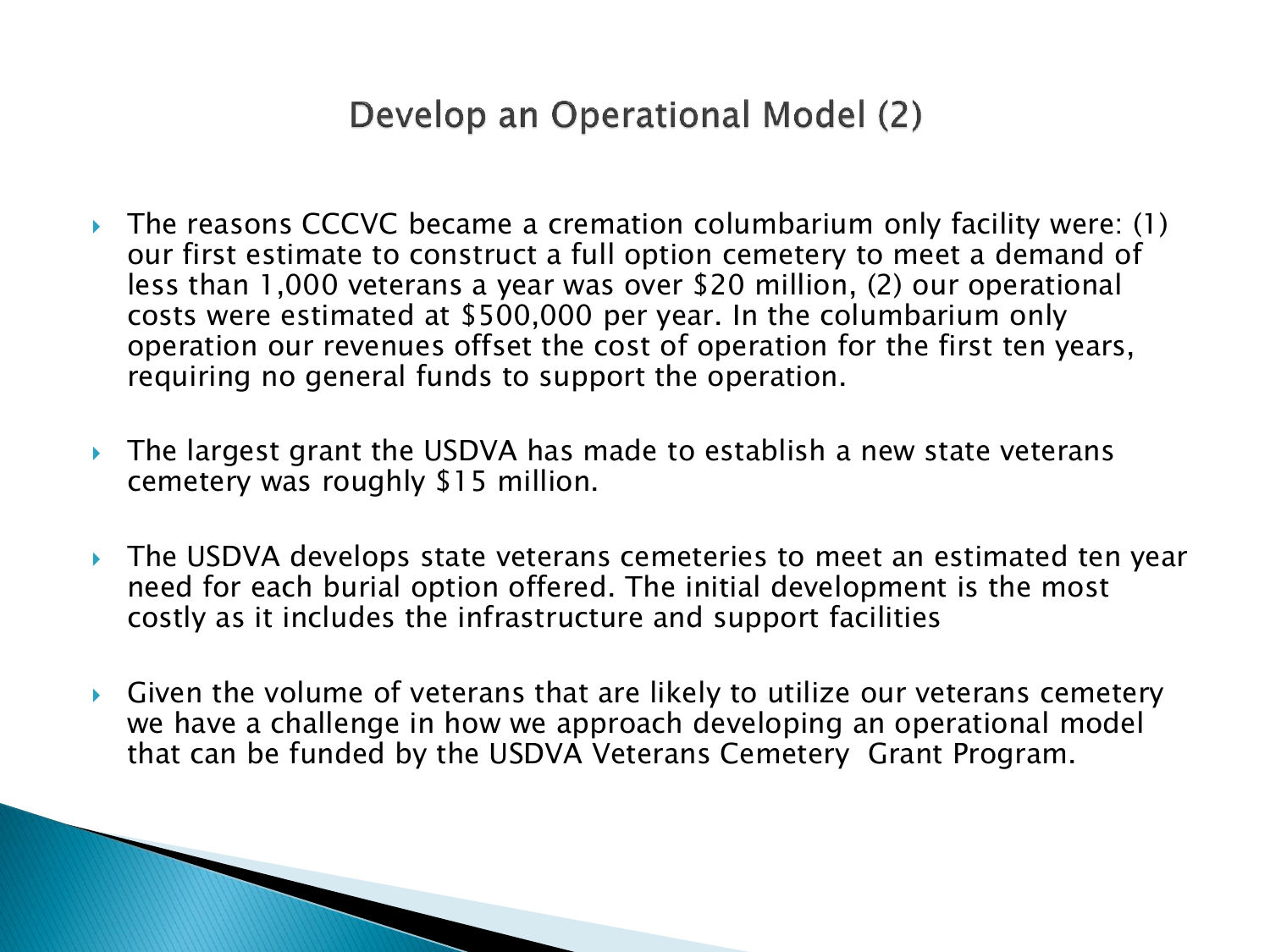# Status of the California Central Coast Veterans Cemetery and Lessons Learned

- $\triangleright$  The CCCVC is currently out for bid for the construction of the facility, which is planned to open in March 2016. The only issue that could slow the opening are environmental concerns.
- CCCVC is initially being developed as a cremation columbarium only facility. It is being established in this manner to reduce the size of the federal grant to construct the facility and to eliminate the burden of an endowment fund as required by law to operate the facility for the first ten years of operation. An agreement was made that the state would make a pre-grant request to the USDVA to establish a casketed burial option when the endowment fund was adequate to fund that element of the operation for ten years as required by law.
- $\triangleright$  Our experience with the CCCVC has made us aware that the grant that is advertised as a 100% grant pays roughly 80% of the actual cost to construct the cemetery.
- The USDVA has stringent guidelines regarding to the size and amount of the support facilities it will fund. These guidelines are not published.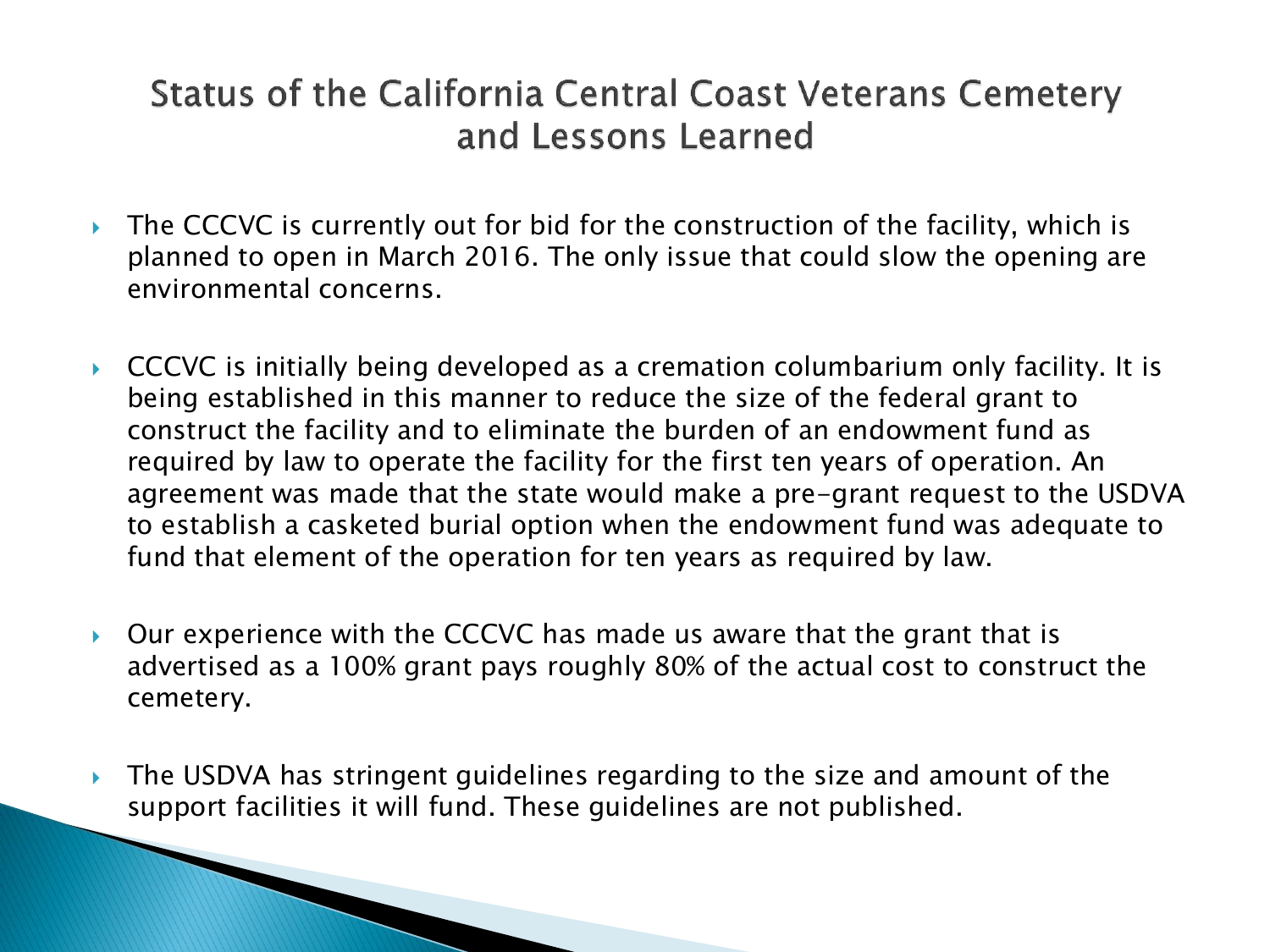# **Grant Application Process**

- ▶ The pre-application serves as a means by which VA can plan future budgets, screen out projects that are not viable, and open lines of communication between VA and the states.
- The Veterans Cemetery Grants Program evaluates pre-applications and advises the state whether the proposed project meets the requirements for funding.
- Each successful applicant receives a letter stating their project meets the requirements for participation in the program and an explanation that the project will be prioritized in the next fiscal year or a succeeding year, if funds are not available to fund all the projects that meet the requirements.
- Relying on this letter from VA these applicants begin the design phase of the project by using state funds to secure the services needed. VA requires a pre-design conference at the proposed site to orient all parties, especially the A&E team, to VA's design standards and plan review requirements.
- Applicants must comply with requirements of the National Environmental Policy Act and the National Historic Preservation Act before a grant may be made.
- ▶ Once VA-in writing has approved the plans and specifications for the project, applicants are authorized to advertise for construction bids. Applicants then submit applications for the award of the grant.